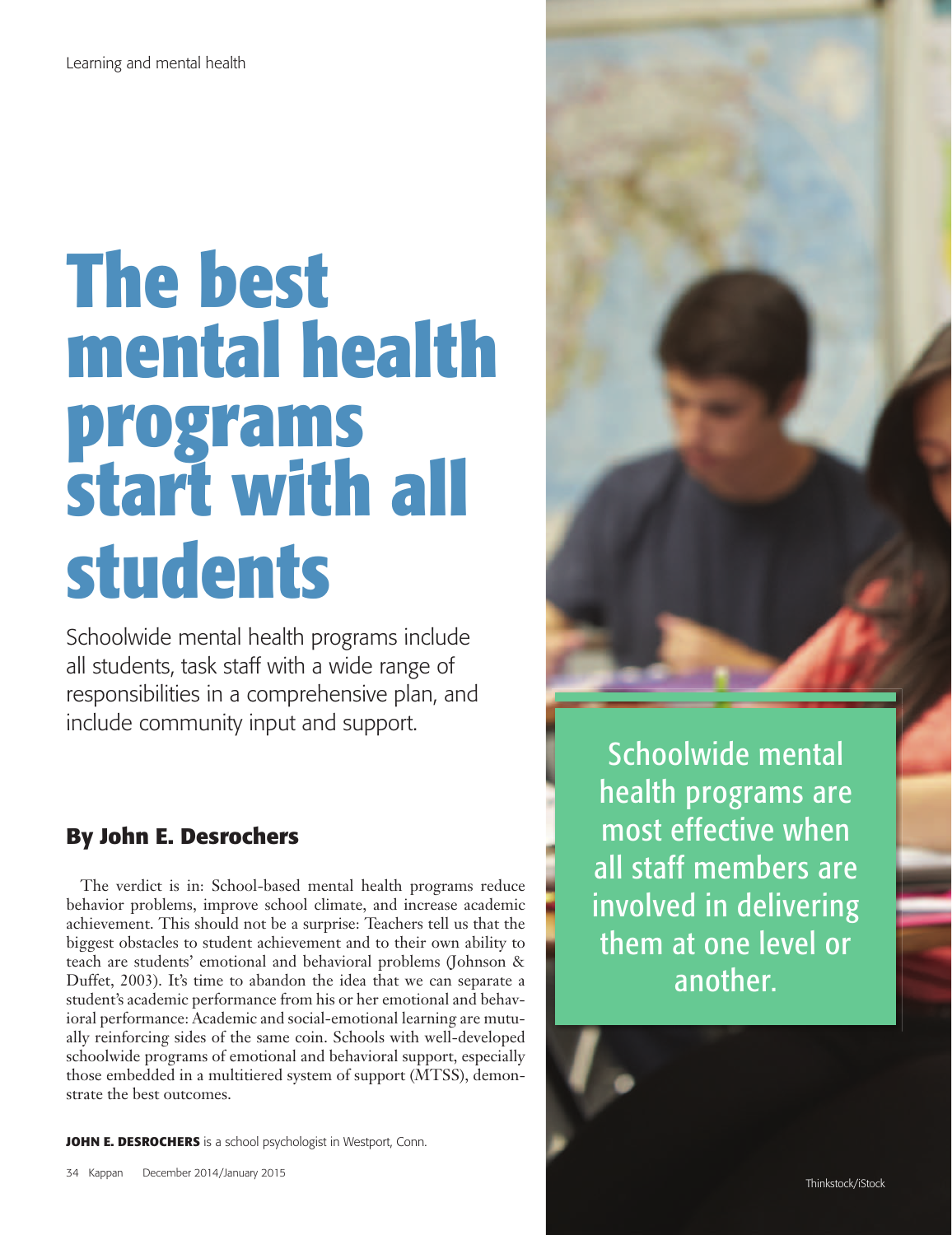Schools need a wellorganized approach to teaching students how to stay mentally healthy and how to cope with problems before they begin to dominate their lives.

Between 12% and 20% of American students have a diagnosable mental health disorder, and many others suffer quietly with subclinical symptoms.

Comments? Like PDK at www. facebook.com/pdkintl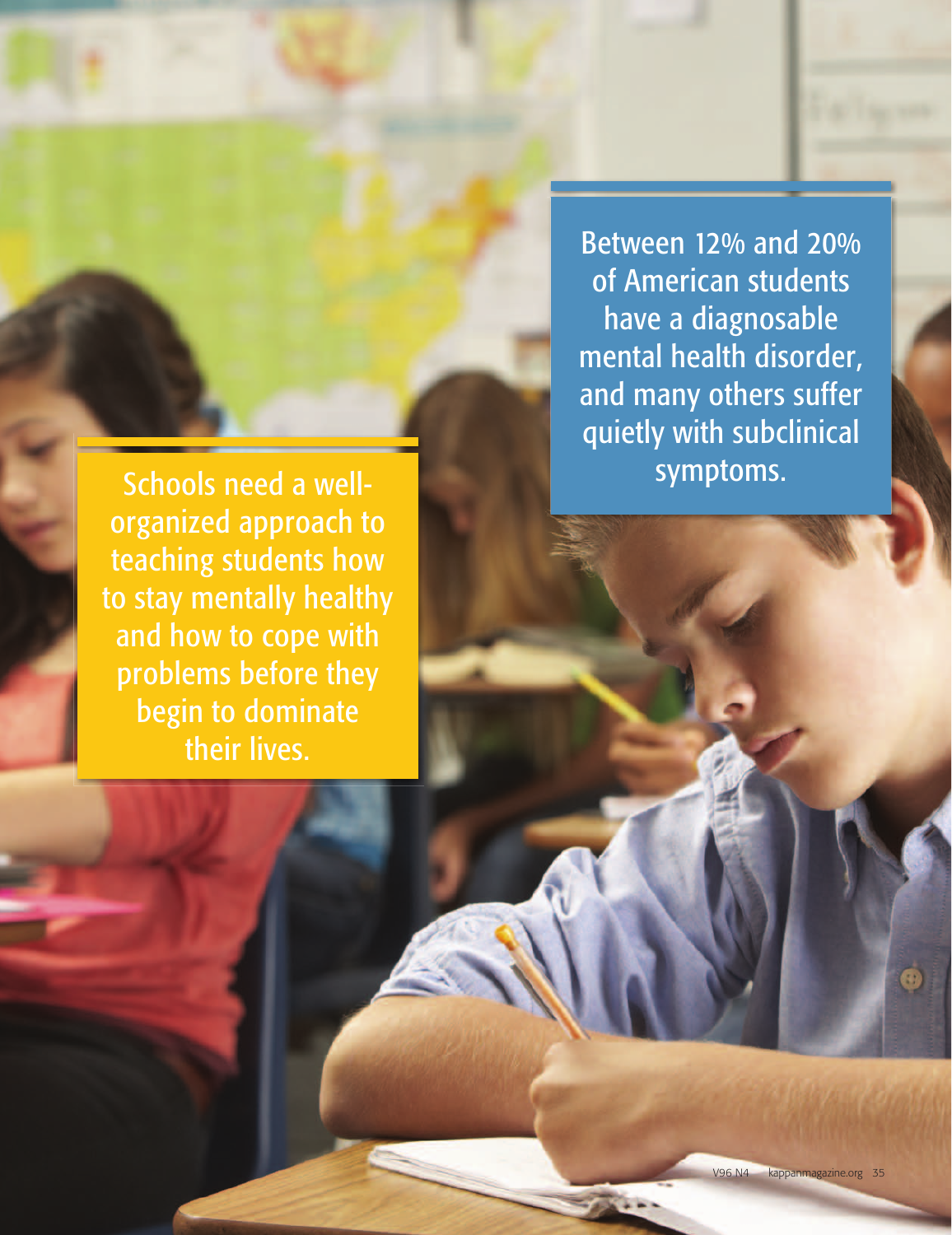#### **Whatever happened to Jacob?**

Between 12% and 20% of American students have a diagnosable mental health disorder, and many others suffer quietly with subclinical symptoms. Jacob is a typical case. I worked with Jacob when he was in 8th grade. He was quiet, didn't seem to have many friends, and pretty much kept to the fringes of school life. As the year went by, teachers did not take much notice of him; he had a reputation for being unmotivated, was rarely prepared for class, and was just passing his lower-level classes. He didn't seem to care. His few friends were known to have a variety of problems. Some thought drugs might be involved, but Jacob never got into any real trouble.

It was his mother who first came to me with a concern. She said that she and her husband had divorced when Jacob was in 6th grade and that he had difficulty transitioning to the social demands of middle school. His parents tried to provide the support they thought he needed, and they always thought his difficulties were a passing phase. But as his difficulties in school continued, Jacob began to feel more depressed. He had recently begun talking about killing himself and had just been caught shoplifting downtown. I agreed to meet him and quickly saw that he was depressed and needed intensive intervention right away. What really surprised me, though, was his record: Jacob had been a conscientious, well-liked student in elementary school, and had even been tested with an IQ in the very superior range. I worked with him in counseling for the rest of the year, consulted with his mother periodically and connected her with a community-based counseling center, worked with teachers in trying to re-engage him in school, and arranged other supports. He improved, but progress was slow; a lot of damage already had been done.

#### **Schoolwide mental health programs**

The consensus among school mental health professionals — psychologists, counselors, social workers, and nurses — is that the most efficient and effective framework for organizing mental health services in schools is through a multitiered system of support. This framework typically features three increasingly intense tiers of evidence-based intervention, providing a continuum of care for all students, not simply those identified as having a disability. Tier 1 universal interventions are designed for all students, whether they're experiencing problems or not; Tier 2 targeted interventions are designed for students at risk for developing emotional or behavioral problems; and Tier 3 intensive interventions are designed for students at very high risk for or already experiencing a significant mental health problem.

Jacob clearly needed Tier 3 intensive intervention. But how did he go so long without help? Part of the answer is that his school did not have a wellorganized approach to teaching students how to stay mentally healthy and how to cope with problems before they begin to dominate their lives. Many schools have well-developed programs for children who are at high risk or already experiencing emotional and behavioral problems, including special education, individual counseling, behavioral assessment and intervention, case management, and wrap-around services in collaboration with community providers. However, unless schools also have well-developed Tier 1 and Tier 2 programs, Tier 3 programs are prone to being overwhelmed by increasing caseloads, which can lead to a decline in their ability to provide high-quality services. The only way out of this bind is to dramatically improve the prevention and mental health promotion programs delivered universally to all students.

### **What is mental health?**

What do we mean by "mental health" in terms of prevention and the promotion of wellness — the contexts most important to schools? Mental health is not simply the absence of mental illness; it is a positive state characterized by resilience, productivity, appropriate social behavior, and happiness. Students who exhibit good mental health do well in school, and schools that provide programs to advance their students' social, emotional, and behavioral wellbeing produce students with higher achievement than schools that do not provide such programs.

-----------------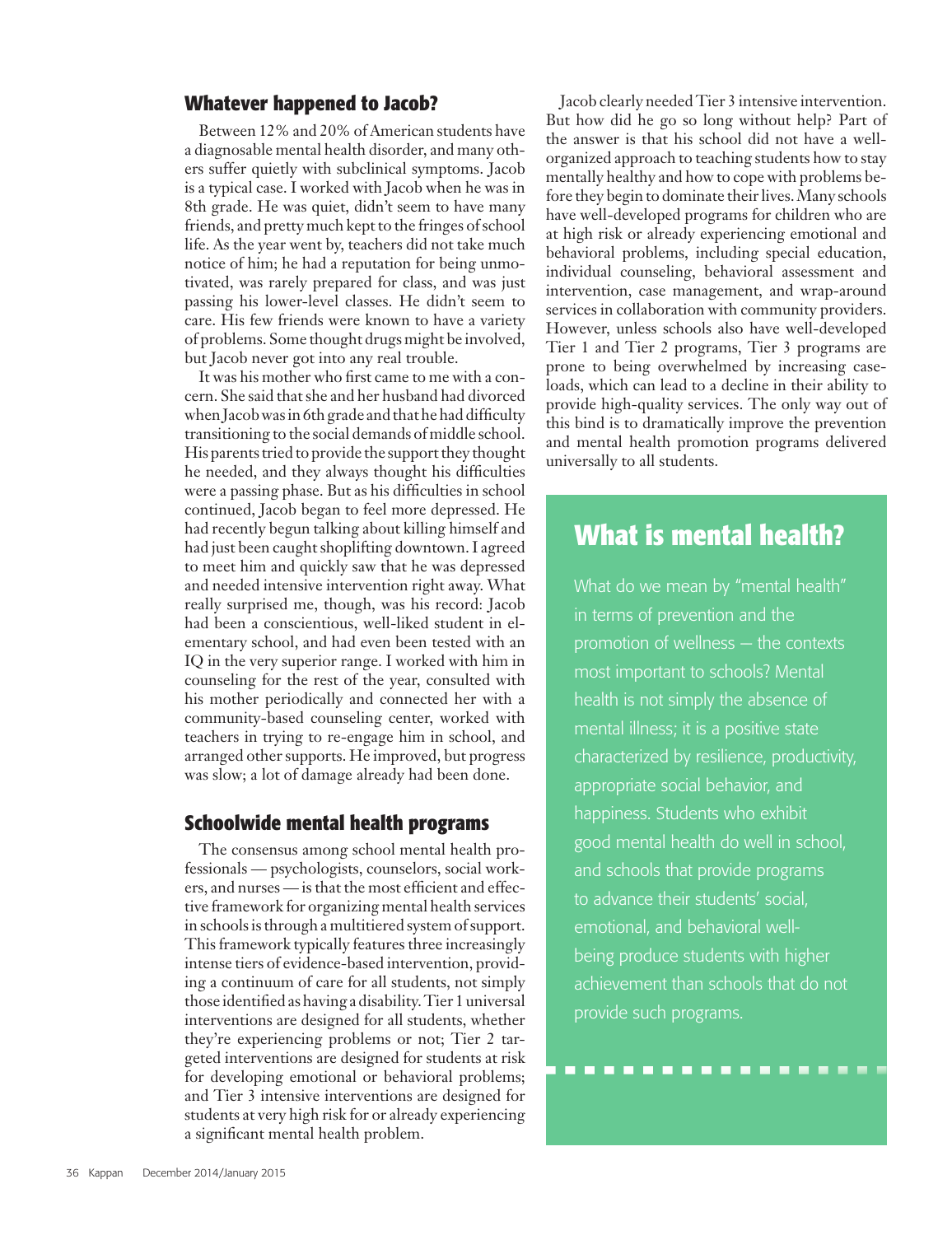Fortunately, many Tier 1 universal mental health programs have been designed for use by school personnel. According to the Collaborative for Academic, Social, and Emotional Learning (CASEL), social-emotional learning programs are specifically designed to teach students:

- Self-awareness of their strengths and weaknesses;
- Self-management and responsible decision making;
- Empathy, teamwork, and conflict resolution; and
- Emotional and behavioral self-control.

These programs typically focus on building resilience within students and creating protective schools. The most effective programs focus on both of these areas in a comprehensive package integrated with all other aspects of the school's program. The What Works Clearinghouse (http://ies.ed.gov/ncee/wwc/) and CASEL (www.casel.org/) are excellent sources of information about these programs.

Other Tier 1 interventions supporting student mental health include staff development and parent education, improving home-school collaboration, and schoolwide efforts to improve school climate. In addition to such efforts, schools also are turning to other Tier 1 interventions designed to improve students' mental health, including mindfulness, meditation, and physical activities.

#### **Designing schoolwide programs**

We know how to design and implement curricula for every academic subject. We may not have the same experience designing school mental health curricula, but the principles are exactly the same. Every mental health curriculum should incorporate the following characteristics:

- The purpose of the program should be clear. Goals target specific social, emotional, and behavioral skills and emphasize positive relationships.
- The curriculum should have a theoretical, research, and evidence base supporting its use with students similar to those in your school.
- The curriculum should be culturally sensitive, and parents should participate in its planning and introduction.
- Skills should be presented consistently (across classrooms and grades) in a sequenced, coordinated, and developmentally appropriate way.
- The curriculum should be seen as equal in importance to other subjects and sufficient

time and resources devoted to teaching it.

• Staff should be well-trained and program outcomes evaluated (Durlak et al., 2011; Nation et al., 2003).

Schoolwide mental health programs are most effective when all staff members are involved in delivering them at one level or another. Full involvement of staff also makes programs more sustainable as individual staff members turn over from year to year.

## **Mental health roles for school stakeholders**

#### **ADMINISTRATORS**

- Championing mental health programs as integral to school curriculum
- • Planning
- Resource allocation
- Assessment of program implementation and outcomes

#### **TEACHERS**

- Planning
- Implementation

#### **SCHOOL MENTAL HEALTH PROFESSIONALS**

- Research and planning
- Staff and parent training
- Data analysis: screening and outcomes
- Follow-up with individualized assessment and intervention as needed

#### **PARENTS**

- • Planning
- Reinforce program goals at home

----------------

• Advocacy for MTSS in the community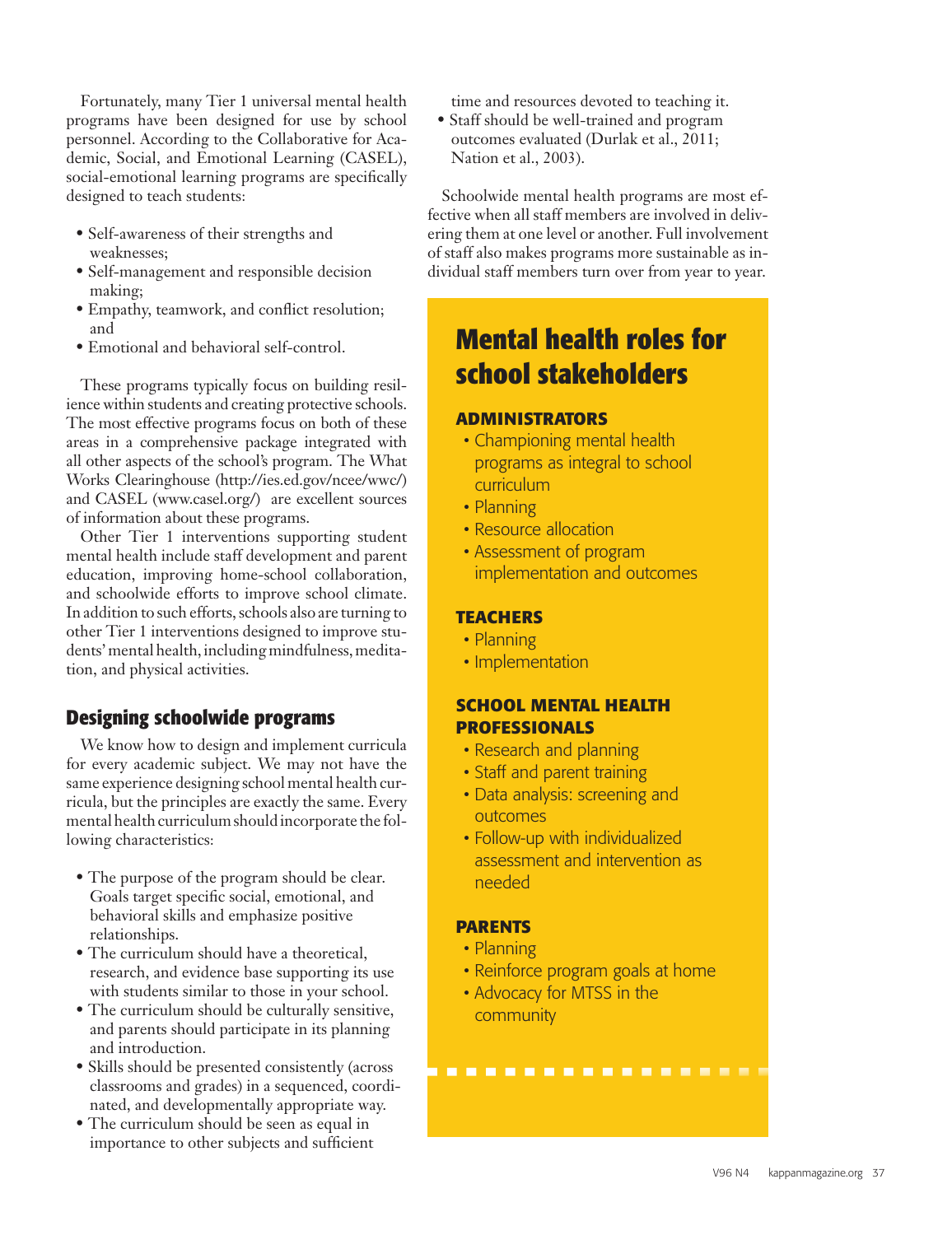Academic and social-emotional learning are mutually reinforcing sides of the same coin.

#### **A mental health framework**

An MTSS framework typically employs universal screening of all students to help identify those who may require follow-up or need more intensive intervention. Monitoring their progress ensures that students respond to the intervention and that student response data are used to make education decisions. Schools now organize their instructional systems through an MTSS in the form of a response-to-intervention (RTI) framework. The same organizational structures developed for academic RTI can be adapted or used for the emotional-behavioral framework. In schools that already use an RTI framework for academic issues, the learning curve for adding an emotional and behavioral component is very short.

All schools screen students for emotional and behavioral problems, usually by means of referrals from teachers who typically spot a student they believe may be at risk and refer that student to the appropriate mental health professional. Some schools also screen through the systematic monitoring of office discipline referrals and similar measures. Screening for emotional and behavioral problems is considered best practice and, within an MTSS framework, is similar to the RTI benchmarking process.

Teacher referrals and office disciplinary referrals are best at finding students with certain kinds of conduct or behavioral problems. They are not adequate for finding students with less obvious problems such as anxiety or depression. Teachers are not well-trained on how to spot mental health problems and are more likely to refer students who are actively disrupting classrooms than those who are suffering quietly and doing nothing. The best approach to screening all students for emotional and behavioral problems is through systematic use of procedures and instruments designed for that purpose. Whether used for academic or emotional-behavioral problems, screening is not done to diagnose or label students but to find students who need interventions or are not responding to interventions and need more intensive support.

Many screening procedures and instruments are available for school use. Screening procedures are an effective way to collect valid data about all students in a short time, while removing subjective opinions of teachers. Most assess factors that place students at risk or protect them from emotional and behavioral problems. The National Center on Safe Supportive Learning Environments provides a variety of resources for measuring school climate, including a compendium of surveys and assessments that can be part of a whole-school screening process (see http:// safesupportivelearning.ed.gov/topic-research/ school-climate-measurement). Other examples of screening programs appropriate for school use are:

- BASC-2 Behavioral and Emotional Screening Scale (www.pearsonclinical.com);
- Search Institute (www.search-institute.org);
- Social-Emotional Assets and Resilience Scales (http://strongkids.uoregon.edu/SEARS.html);
- SOS Signs of Suicide Prevention Program (www.mentalhealthscreening.org); and
- Systematic Screening for Behavior Disorders (http://store.cambiumlearning.com).

#### **Multicultural considerations**

For a variety of socioeconomic reasons, a disproportionate number of African-American, Native Alaskan, and Native American students are identified as emotionally disturbed under IDEA (Individuals with Disabilities Education Improvement Act) as compared to other groups of students. An MTSS can be an important mechanism for reducing this overidentification. Universal screening, evidence-based prevention programs, and early intervention can reduce the chances of prematurely referring these students for comprehensive evaluation, thereby avoiding some of the bias associated with such procedures. Since everyone in the school participates in these